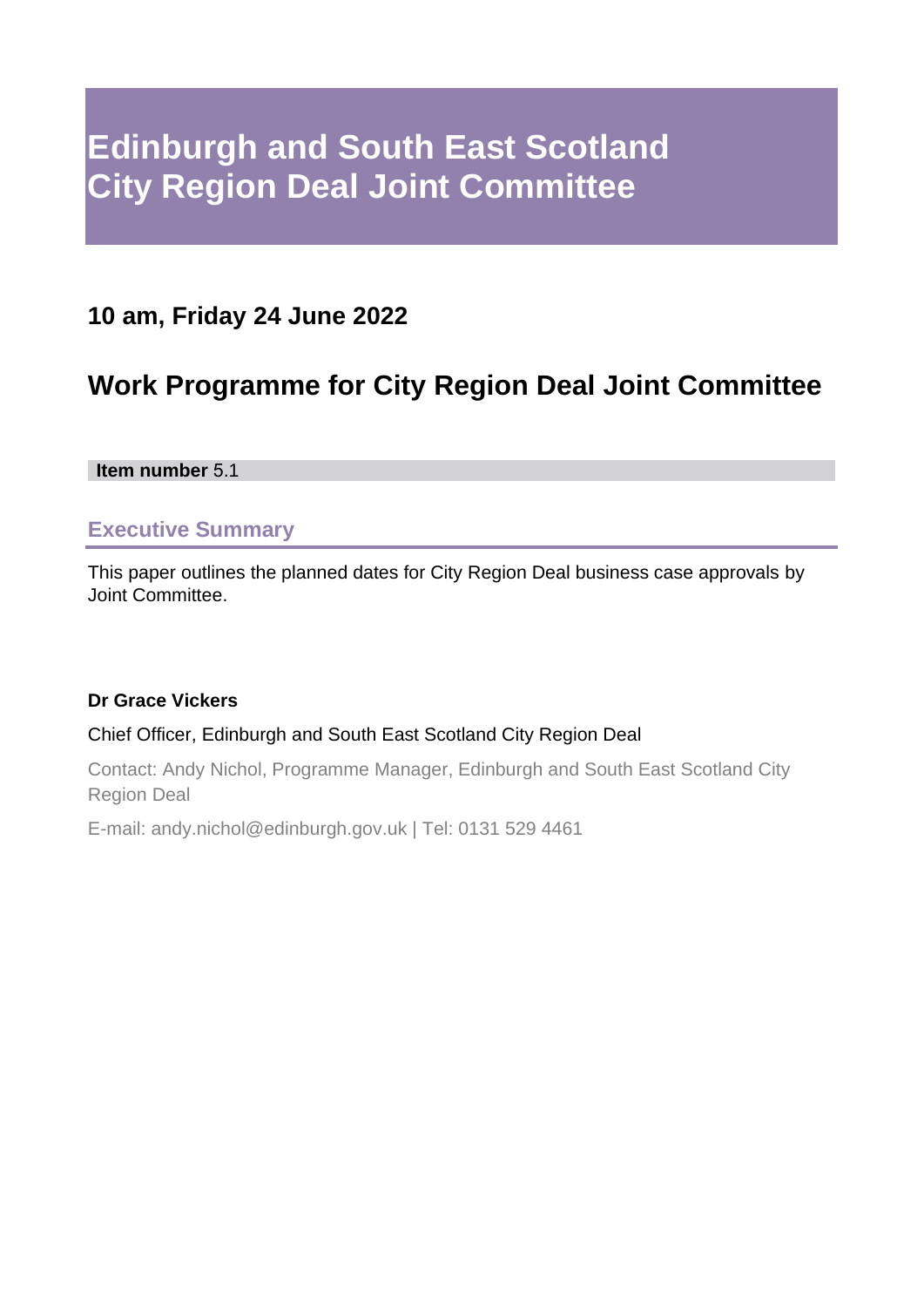**Report**

## **Work Programme for City Region Deal Joint Committee**

#### **1. Recommendations**

1.1 To note the planned dates for future business for the City Region Deal Joint Committee.

#### **2. Background**

- 2.1 The City Region Deal partners and Government are working towards business case approval timelines, as set out in this report. This matches with the timeline for drawing down funds from Government over the 15 years of the City Region Deal as set out in the Financial Plan agreed in summer 2018, and the grant offer letter for 2022/23.
- 2.2 In addition to the business cases, other reports that are expected to be submitted to Joint Committee are included in the work programme.

#### **3. Main report**

3.1 The work programme for Joint Committee meetings that partners are currently working towards is shown in Table 1. The dates are subject to business cases being approved by: The Scottish Government; the UK Government; the relevant Boards within the City Region Deal structure; and the relevant Council committees and/or Higher and Further Education Courts, prior to Joint Committee consideration.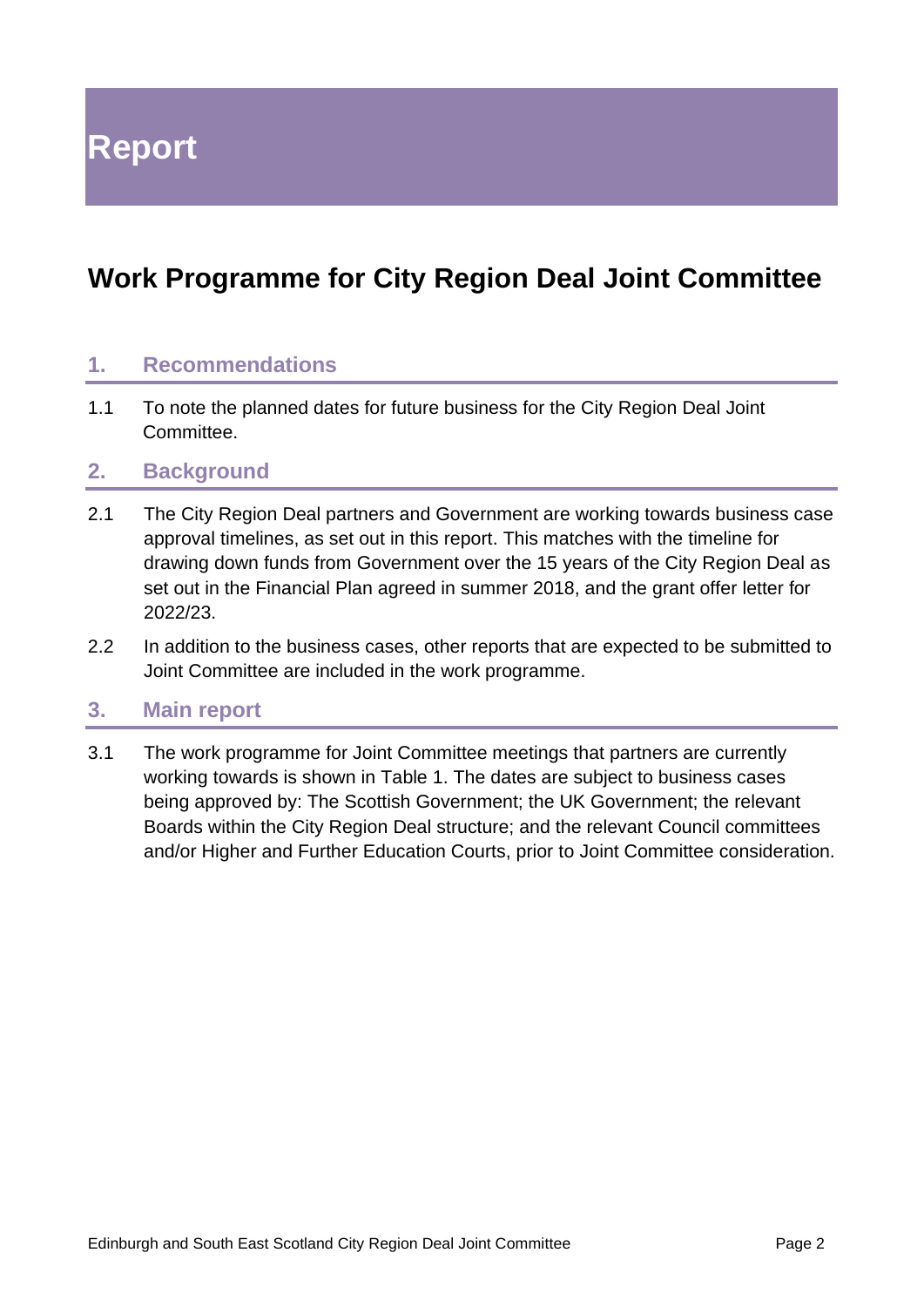| <b>Joint Committee Date</b> | <b>Reports for consideration</b>                                                                                                                                                                                                                     |
|-----------------------------|------------------------------------------------------------------------------------------------------------------------------------------------------------------------------------------------------------------------------------------------------|
| 24 June 2022                | A720 Sheriffhall roundabout progress update<br>Edinburgh Innovation Hub (East Lothian Council<br>/ Queen Margaret University) VAT<br>Reinvestment<br>Green Freeport bid for the Edinburgh and South<br>$\bullet$<br><b>East Scotland City Region</b> |
| 2 September 2022            | City Region Deal Annual Report 2021/22<br><b>Regional Prosperity Framework Implementation</b><br>Plan                                                                                                                                                |
| 2 December 2022             | A720 Sheriffhall roundabout progress update<br>Integrated Regional Employability and Skills<br>Programme Update (presentation)                                                                                                                       |
| 3 March 2023                | Data-Driven Innovation Programme Update<br>(presentation)<br>Benefits Realisation six-monthly update.                                                                                                                                                |

#### *Table 1: Work Programme for Joint Committee*

3.2 The A720 City Bypass grade separation of Sheriffhall Roundabout is being managed and delivered by Transport Scotland. Transport Scotland are scheduled to provide updates on progress to the Transport Appraisal Board, as well as the Executive Board and Joint Committee every six months.

#### **4. Financial impact**

4.1 There is no financial impact relating to this report. Financial cases are being set out in detail in the respective business cases. Financial contributions that are required by partner organisations for projects are being requested in separate reports to councils or courts prior to being taken to Joint Committee for approval.

#### **5. Alignment with Sustainable, Inclusive Growth Ambitions**

- 5.1 Inclusion and sustainability are key drivers for the City Region Deal, and strategic added value scores have been included for each project. Business cases for projects included demonstrate how they will reduce inequalities and tackle the inclusion challenges specific to the city region.
- 5.2 The [City Region Deal Benefits Realisation Plan](https://democracy.edinburgh.gov.uk/documents/s25995/5.3%20Benefits%20Realisation%20Plan%20with%20appendices.pdf) (BRP) was approved on 4 September 2020. This incorporates indicators that align with the Scottish Government's Inclusive Growth Framework. The impact on equalities, human rights and sustainability will also be measured. Six-monthly updates will be provided to Joint Committee from March 2023.
- 5.3 Scottish and UK Government provided joint guidance for project owners on managing potential carbon emissions associated with Scottish City Region and